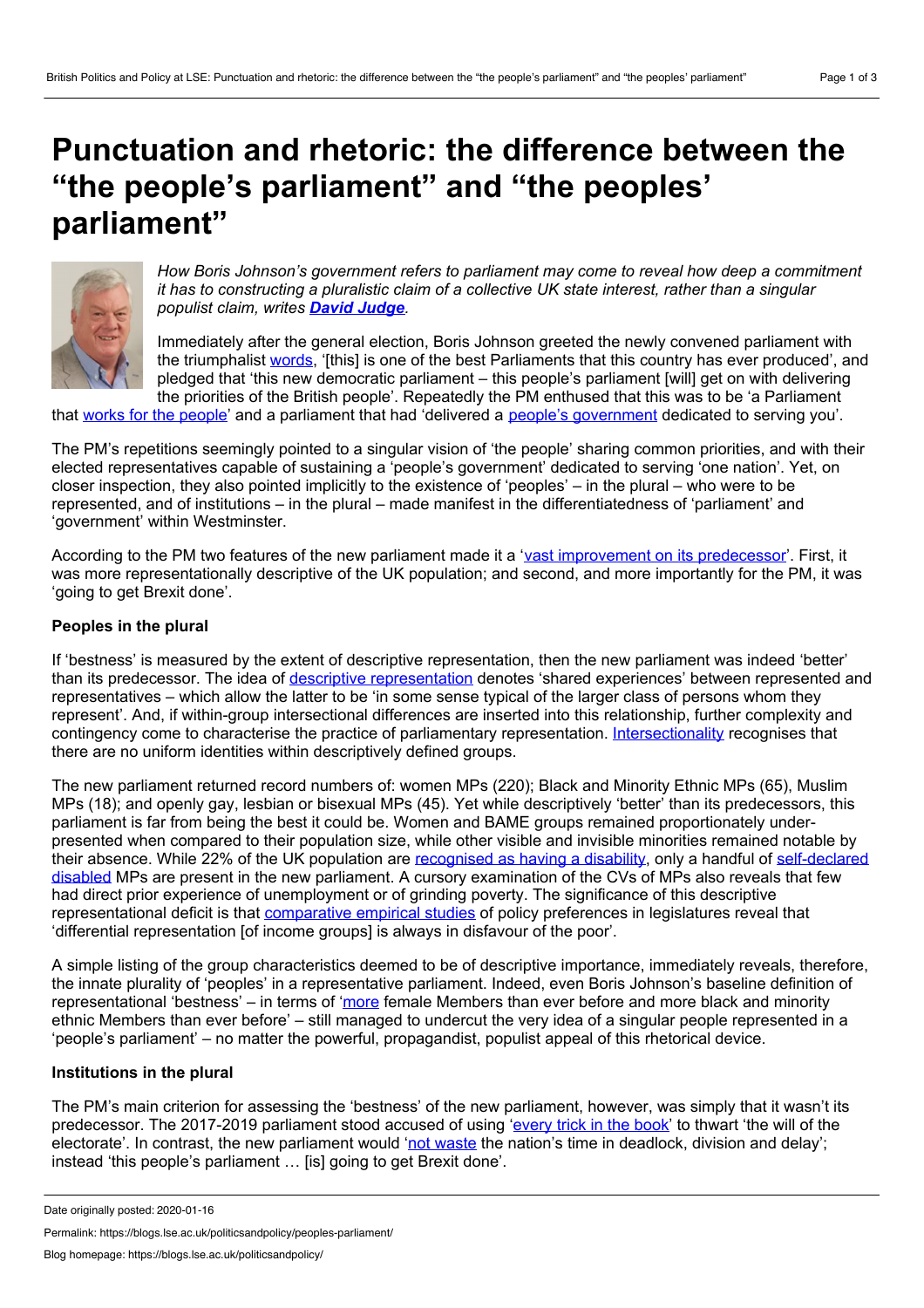If the meaning of Brexit had long been a conundrum – encapsulated in Theresa May's mantra of 'Brexit means Brexit' – the new 'people's government' now claims, on the back of its electoral victory, the licence to determine what Brexit means. Indeed, the Johnson government has every right to define Brexit in whatever way it sees fit, and equally it has a right to claim, as the PM did in his contribution to the debate on the [Queen's](https://hansard.parliament.uk/commons/2019-12-19/debates/66EEE94D-F200-4889-90AC-5EE34753AC3E/DebateOnTheAddress) Speech, that it will legislate in the name of all the people. In fact, the PM's invocation of 'all the people' is but the latest iteration of a constructed claim made by all UK governments to represent the collectivity of the state and its peoples (whether couched in terms of the common interest, national interest or the people's interest).

Central to the notion of representative democracy, however, is that these claims of a collective interest are subject to what [Manin](https://www.cambridge.org/core/books/principles-of-representative-government/B5F086D557F0A0995D6FEB2730C29EC9) calls 'argumentative scrutiny' and 'the trial of discussion' where 'everything has to be justified in debate' in the legislature. This notion of justification is epitomised in the institutionalised processes of deliberation, scrutiny, and accountability – with their associated elaborate procedures, rituals, and symbols – embedded in the contributions made by parliaments to state decision-making processes. Governments thus have the right to make claims to act, and legislate, in the collective interest; but, equally, parliaments have the right to subject those claims to 'argumentative scrutiny' and to ask executives to account for their actions.

Significantly in this respect, the Leader of the House, Jacob Rees-Mogg [proclaimed](https://hansard.parliament.uk/Commons/2019-12-19/debates/35918BCE-FD19-4C65-8E41-16EEDFFB9D6B/BusinessOfTheHouse#contribution-73A2DEF9-091C-4B12-9E93-3FBBD5106896) that 2020 would be a year 'in which this House, this great institution of our democracy, will work for the people, delivering the Prime Minister's ambitious legislative agenda while conducting its work of scrutiny and accountability in the proper way'. Earlier, upon his appointment as Leader of the House, he had [expressed](https://hansard.parliament.uk/Commons/2019-07-25/debates/EEAC533E-0371-4186-A067-8A097148C1A7/BusinessOfTheHouse?highlight=andrea%20leadsom%20leader%20house#contribution-E81055E7-F67C-49B0-BF5C-53238F5FE6E2) 'perhaps a somewhat romantic view of the House of Commons', in his belief that it was the job of MPs 'to hold the Government to account and not simply facilitate whatever the Government will want to do'.

Whether this romantic view prevails in the face of a government majority of 80 is an open question. The portents are unfavourable, however: generally, all governments tend to be gripped by 'an executive mentality' which predisposes them to undervalue the requirements of parliamentary scrutiny and accountability when formulating and implementing their policies. Specifically, since the Brexit referendum, successive Conservative governments have sought to evade parliamentary judgment of their Brexit strategy through procedural deceits and corrosive anti parliament narratives. In the intervening period, the Supreme Court has been called upon twice to remind the executive of its foundational constitutional responsibilities to subject itself to the authority of parliament. In the same period, government ministers, leading Conservative MPs, and even Prime Ministers themselves, have peddled populist narratives of being on the side of the [people](https://www.gov.uk/government/speeches/pm-statement-on-brexit-20-march-2019) against [parliament,](https://hansard.parliament.uk/Commons/2019-09-03/debates/C4B0BE00-2E57-4FA4-8958-CD6F37711635/EuropeanUnion(Withdrawal)) of parliament setting itself against the people, and of '[parliament](https://www.telegraph.co.uk/politics/2019/09/24/judgement-will-greatly-assist-remainers-seizing-control-government/) versus the people'.

More specifically still, and possibly symptomatic of Johnson's mindset towards parliamentary scrutiny and accountability, has been the appointment of Dominic Cummings as the PM's chief special adviser. Cummings had earlier been [admonished](https://publications.parliament.uk/pa/cm201719/cmselect/cmprivi/1490/1490.pdf) by the House of Commons Privileges Committee for contempt of parliament, with the Committee deeming that Cummings' attitude 'did not to serve the interests of civilised debate'.

#### **When punctuation matters**

If civilised debate is the hallmark of parliamentary government, then Boris Johnson and his closest ministerial confidants and political advisers have 'previous' in their disregard for scrutiny and accountability. There is every prospect, therefore, that the institutional divide between the 'people's government' and the 'people's parliament' will be brought into stark relief as the realities of representing the diverse experiences of multiple peoples throughout the UK become apparent in a 'post-Brexit' UK after 31 January 2020.

In these circumstances, punctuation may yet come to matter. Where the apostrophe is placed – "the people's parliament" or "the peoples' parliament" – may come to reveal just how deep a commitment the Johnsonian 'people's government' has, first, to constructing a plausible pluralistic claim of a collective UK state interest, rather than a singular populist claim; and, second, how prepared it is to justify its claim before a parliament representing the interests, opinions, and expectations of multiple peoples.

#### **About the Author**

\_\_\_\_\_\_\_\_\_\_\_\_\_\_

Permalink: https://blogs.lse.ac.uk/politicsandpolicy/peoples-parliament/

Date originally posted: 2020-01-16